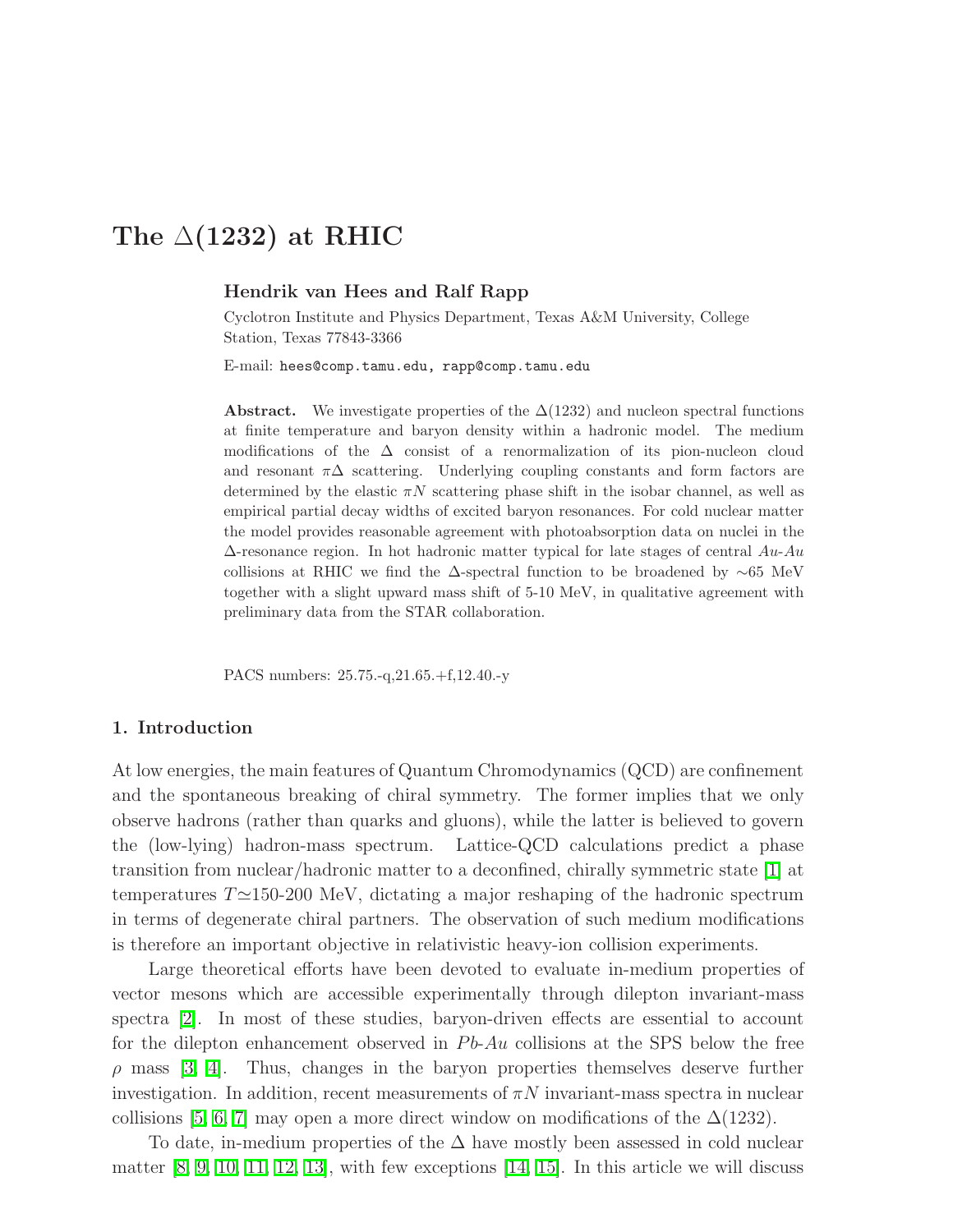properties of the nucleon and the  $\Delta(1232)$  in a hot and dense medium [\[16\]](#page-6-15), employing a finite-temperature field theory framework based on hadronic interactions. Both direct interactions of the  $\Delta$  with thermal pions as well as modifications of its free  $\pi N$  selfenergy (incuding vertex corrections) will be accounted for.

The article is organised as follows. In Sec. [2](#page-1-0) we introduce the hadronic Lagrangian and outline how its parameters are determined using scattering and decay data in vacuum. In Sec. [3](#page-2-0) we compute in-medium self-energies for nucleon and  $\Delta$ . In Sec. [4](#page-3-0) we first check our model against photoabsorption cross sections on the nucleon and nuclei, followed by a discussion of the spectral functions under conditions expected to occur in high-energy heavy-ion collisions. We close with a summary and outlook.

### <span id="page-1-0"></span>2. Hadronic Interaction Lagrangians in Vacuum

The basic element of our analysis are 3-point interaction vertices involving a pion and two baryons,  $\pi B_1 B_2$ . Baryon fields are treated using relativistic kinematics,  $E_B^2(\mathbf{p}) = m_B^2 + \mathbf{p}^2$ , but neglecting anti-particle contributions and restricting Rarita-Schwinger spinors to their non-relativistic spin-3/2 components. Pions are treated fully relativisticly  $(\omega_{\pi}^2(\mathbf{k}) = m_{\pi}^2 + \mathbf{k}^2)$ . The resulting interaction Lagrangians are thus of the usual nonrelativistic form involving (iso-) spin- $1/2$  Pauli matrices,  $1/2$  to  $3/2$  transition operators, as well as spin-3/2 matrices  $[9, 17, 18, 19, 20]$  $[9, 17, 18, 19, 20]$  $[9, 17, 18, 19, 20]$  $[9, 17, 18, 19, 20]$  $[9, 17, 18, 19, 20]$ , see Ref. [\[16\]](#page-6-15) for explicit expressions. To simulate finite-size effects we employed hadronic form factors with a uniform cutoff parameter  $\Lambda_{\pi B_1 B_2} = 500 \text{ MeV}$  (except for  $\pi NN$  and  $\pi N\Delta$  vertices).

<span id="page-1-1"></span>The imaginary part of the vacuum self-energy for the  $\Delta \rightarrow N\pi$  decay takes the form

$$
\mathrm{Im}\Sigma_{\Delta}^{(N\pi)}(M) = -\frac{f_{\pi N\Delta}^2}{12m_{\pi}^2\pi} \frac{m_N k_{\rm cm}^3}{M} F^2(k_{\rm cm}) \Theta(M - m_N - m_{\pi})
$$
(1)

with  $k_{\text{cm}}$  the center-of-mass decay momentum (an extra factor  $m_N / E_N (k_{\text{cm}})$  has been introduced in Eq. [\(1\)](#page-1-1) to restore Lorentz-invariance), and the real part is determined via a dispersion relation. With a bare mass of  $m_{\Delta}^{(0)}$ =1302 MeV, a form-factor cutoff  $\Lambda_{\pi N\Delta}$ =290 MeV and a coupling constant  $f_{\pi N\Delta}$  = 3.2 we obtain a satisfactory fit to the experimental  $\delta_{33}$ -phase shift [\[21,](#page-6-20) [15,](#page-6-14) [22\]](#page-7-0).

To account for resonant interactions of the  $\Delta$  with pions we identified the relevant excited baryons via their decay branchings  $B\rightarrow \pi\Delta$ . The pertinent coupling constants have been determined assuming the lowest partial wave to be dominant (unless otherwise specified) [\[23\]](#page-7-1), using pole masses and (total) widths of the resonances. The same procedure has been adopted for resonant  $\pi N$  interactions (which are used to evaluate finite-temperature effects on the nucleon). The resonances included are  $N(1440)$ ,  $N(1520)$ ,  $N(1535)$ ,  $\Delta(1600)$ ,  $\Delta(1620)$  and  $\Delta(1700)$ . The total widths figuring into the resonance propagators have been obtained by scaling up the partial  $\pi N$  and  $\pi \Delta$ channels, and vacuum renormalizations of the masses have been neglected.

Finally, the evaluation of the photoabsorption cross section requires a  $\gamma N\Delta$  vertex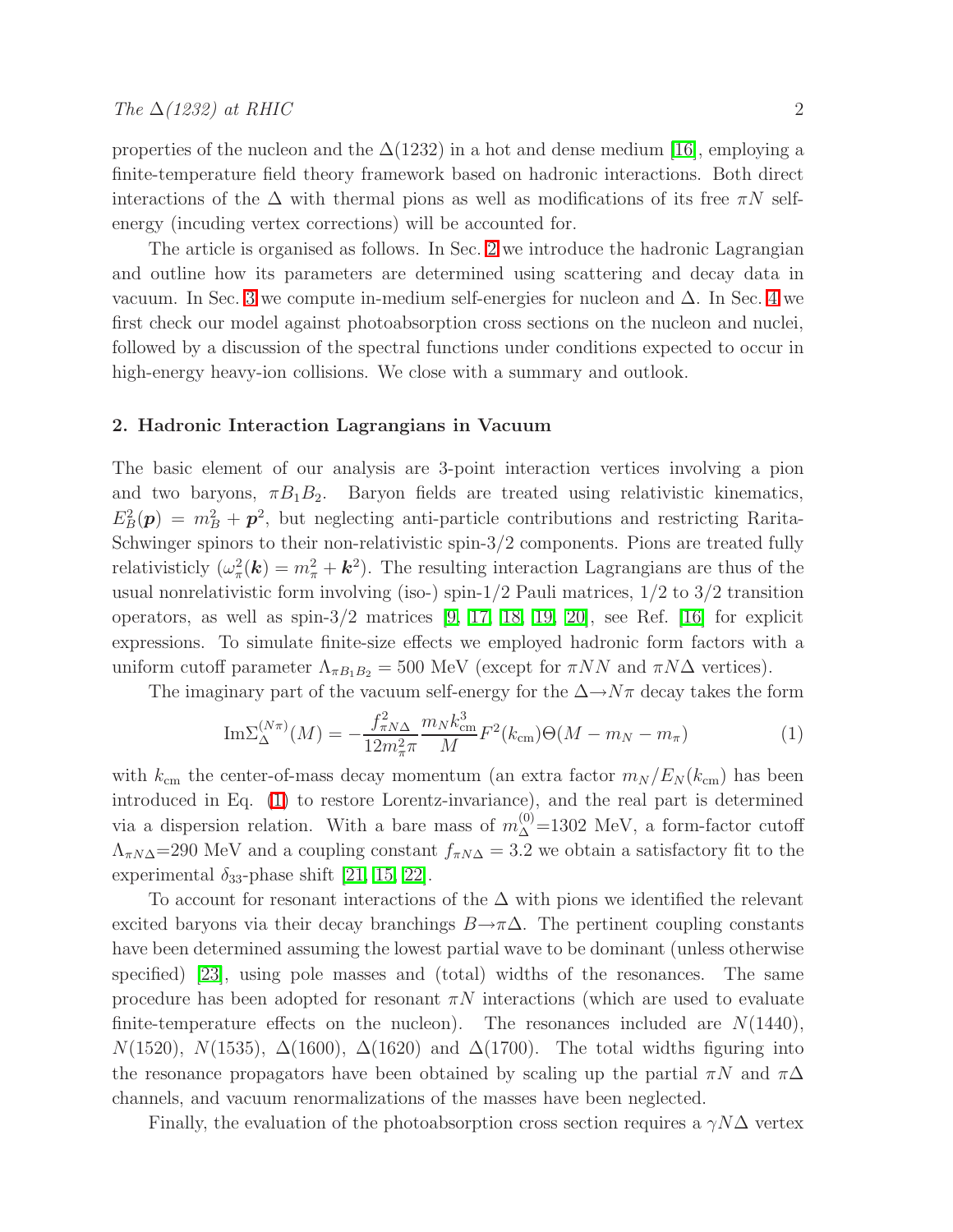

<span id="page-2-2"></span>**Figure 1.** Diagrammatic representation of  $\pi N\Delta$  vertex corrections (dashed lines: pion, solid lines: nucleon, double solid lines:  $\Delta(1232)$ ; a bubble with label  $\alpha$ corresponds to a Lindhard function  $\Pi_{\alpha}$  ( $\alpha \in \{1,2\}$ ) attached to baryon lines with pertinent Migdal parameters, i.e.,  $g'_{12}$  for  $\alpha=1$  and  $g'_{22}$  for  $\alpha=2$ .

<span id="page-2-3"></span>for which we employ the magnetic coupling [\[10\]](#page-6-9)

$$
\mathcal{L}_{\gamma N\Delta} = -\frac{f_{\gamma N\Delta}}{4\pi m_{\pi}} \psi_N^{\dagger} (\mathbf{S}^{\dagger} \times \nabla) \mathbf{A} T_3^{\dagger} \Psi_{\Delta} + \text{h.c.}
$$
\n(2)

#### <span id="page-2-0"></span>3. Self-energies at Finite Temperature and Density

<span id="page-2-1"></span>The interactions described in the previous section are now used to evaluate the  $\Delta$  selfenergy in hot hadronic matter. The first modification concerns the  $\pi N$  loop which we obtain within the Matsubara formalism as

$$
\Sigma_{\Delta}^{(N\pi)}(p) = \frac{f_{\pi N\Delta}^2}{3m_{\pi}^2} \int \frac{\mathrm{d}^4 l}{(2\pi)^4} \frac{m_N}{E_N(l)} \mathbf{k}^2 F_{\pi}^2(|\mathbf{k}|) \times \{ [\Theta(k_0) + \sigma(k_0) f^{\pi}(|k_0|)] A_{\pi}(k) G_N(l) - f^N(l_0) A_N(l) G_{\pi}(k) \},
$$
\n(3)

where  $k = p - l$  is the pion 4-momentum. The thermal distributions are defined by  $f^N(l_0) = f^{\text{fermi}}(l_0 - \mu_N, T)$  and  $f^{\pi}(|k_0|) = f^{\text{bose}}(|k_0|, T) \exp(\mu_{\pi}/T)$ , with  $f^{\text{fermi}}$  and  $f^{\text{bose}}$  the Fermi and Bose functions, respectively. For simplicity, finite pion-chemical potentials,  $\mu_{\pi}>0$ , are treated in the Boltzmann limit to avoid Bose singularities in the presence of broad pion spectral functions (a more detailed discussion of this point will be given elsewhere). In Eq. [\(3\)](#page-2-1) positive energies  $k_0>0$  correspond to outgoing pions, i.e.,  $\Delta \rightarrow \pi N$ decays, while  $k_0 < 0$  accounts for scattering with (incoming) pions from the heat bath.

The key quantities in Eq. [\(3\)](#page-2-1) are the in-medium pion and nucleon propagators,  $G_{\pi}$  and  $G_N$ , and pertinent spectral functions  $A_N = -2\text{Im}G_N$  and  $A_{\pi} = -2\text{Im}G_{\pi}$ . The modifications of the pion propagator are implemetend via a self-energy, arising from two parts: (i) interactions with thermal pions modeled by a four-point interaction in second order ("sunset diagram") [\[24\]](#page-7-2), with a coupling constant adjusted to qualitatively reproduce the results of more elaborate  $\pi\pi$  interactions in s, p, and d-wave [\[25\]](#page-7-3); (ii) interactions with baryons via p-wave nucleon- and  $\Delta$ -hole excitations at finite temperature, described by standard Lindhard functions, supplemented by short-range correlations encoded in Migdal parameters [\[26\]](#page-7-4) (our default values are  $g'_{NN}$ =0.8,  $g'_{N\Delta} = g'_{\Delta\Delta} = 0.33$ . These excitations induce a softening of the pion-dispersion relation which can even lead to a (near) vanishing of the pion group velocity at finite momentum, inducing an artificial threshold enhancement in the  $\Delta$  self-energy [\[14\]](#page-6-13). This feature is remedied by accounting for appropriate vertex corrections, which in the case of  $\rho \rightarrow \pi \pi$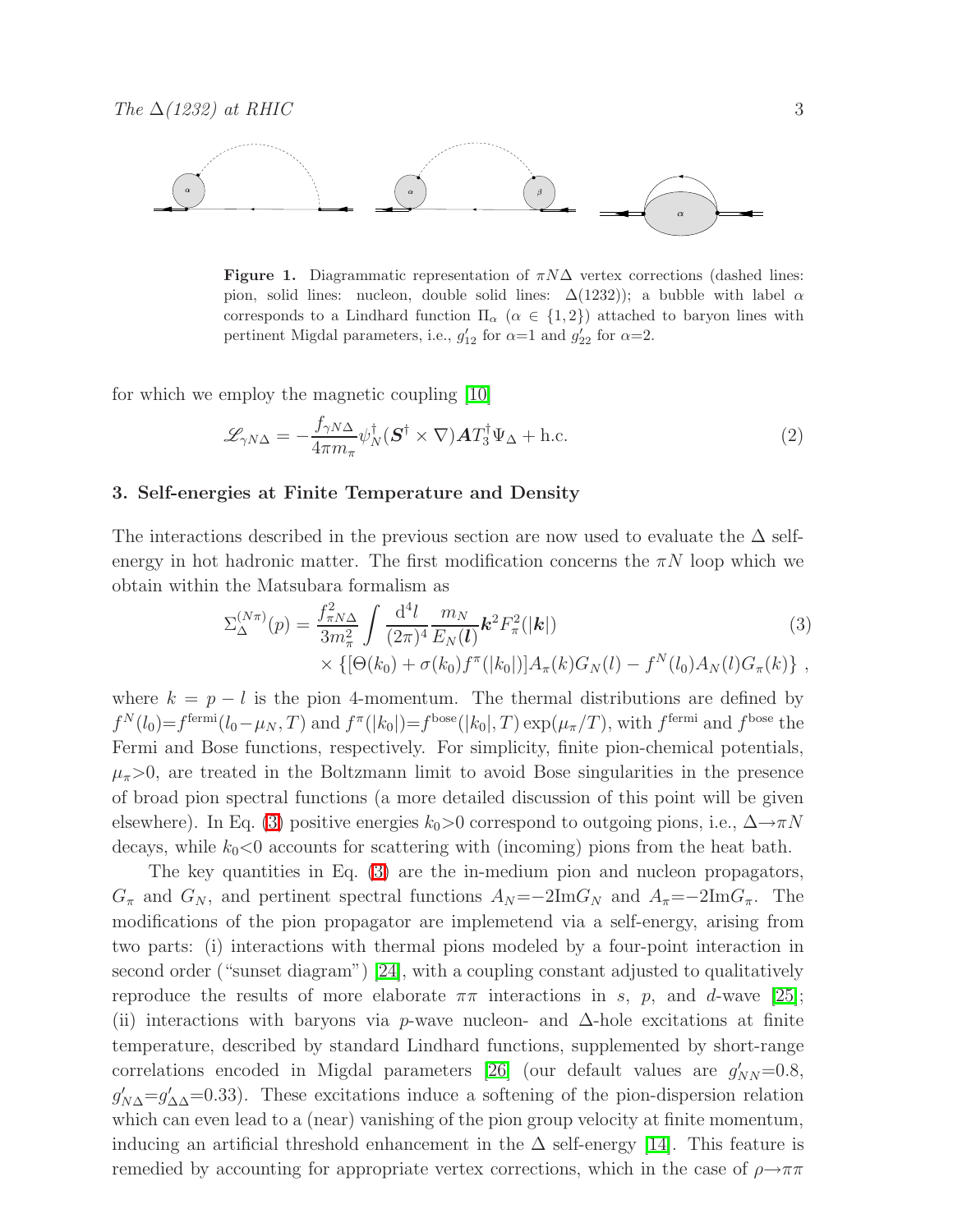

<span id="page-3-2"></span>Figure 2. Photoabsorption cross sections on nucleons (left panel, data from [\[29\]](#page-7-5)) and nuclei (right panel; data from [\[30,](#page-7-6) [31,](#page-7-7) [32,](#page-7-8) [33,](#page-7-9) [34,](#page-7-10) [35\]](#page-7-11)).

decays are required to maintain a conserved vector current in the medium [\[27,](#page-7-12) [28\]](#page-7-13). Here we apply the same technique to the  $\pi N\Delta$  vertex, cf. Fig. [1.](#page-2-2) The nucleon selfenergy is calculated in terms of resonant interactions with thermal pions, at the same level of approximation as the pion Lindhard functions (i.e., neglecting off energy-shell dependencies in the spectral functions of the excited baryons).

The second contribution to the in-medium  $\Delta$  self-energy consists of resonant  $\pi\Delta \rightarrow B$  interactions, corresponding to the finite-temperature part of  $\pi B$  loops. The resulting self-energy expressions are similar to Eq. [\(3\)](#page-2-1) but with only the scattering part  $(k_0 < 0)$  retained (note that this is consistent with our description of the  $\Delta(1232)$ ) in vacuum where  $\pi B$  loops are not included).

## <span id="page-3-0"></span>4. In-medium Spectral Properties of the  $\Delta$

# 4.1. Photoabsorption on Nucleons and Nuclei

<span id="page-3-1"></span>Valuable constraints on the  $\Delta$  spectral function in cold nuclear matter can be obtained from photoabsorption cross sections on nuclei. To leading order in  $\alpha_{em}$ , the latter can be related to the photon self-energy (electromagnetic current correlator),  $\Pi_{\gamma}$ , by [\[18\]](#page-6-17)

$$
\frac{\sigma_{\gamma A}^{\text{abs}}}{A} = \frac{4\pi\alpha}{k} \frac{1}{\varrho_N} \frac{1}{2} \text{Im}\Pi_{\gamma}(k_0 = k), \quad \Pi_{\gamma} = \frac{1}{2} g_{\mu\nu} \Pi^{\mu\nu}, \tag{4}
$$

where  $k_0 = k$  denotes the photon energy (momentum). With the vertex of Eq. [\(2\)](#page-2-3) we evaluate the  $\gamma$ -induced  $\Delta$ -hole loop using our full  $\Delta$  propagator. The cross section for a nucleon target follows from the low-density limit  $(\varrho_N \to 0)$  of Eq. [\(4\)](#page-3-1) involving the free ∆-spectral function, which we use to fix the coupling constant and form-factor cut-off of the  $\gamma N\Delta$  vertex at  $f_{\gamma N\Delta}$ =0.653 and  $\Lambda_{\gamma N\Delta}$ =400 MeV, respectively, cf. left panel of Fig. [2](#page-3-2) (we have also included an estimate of the nonresonant background of  $80\mu b$  [\[18\]](#page-6-17)). Taking an average nuclear density of  $0.8\varrho_0$ , our prediction for nuclei follows without further assumption, cf. right panel of Fig. [2.](#page-3-2) The sensitivity to changes in the Migdal parameters or the nuclear density is very moderate. Given our rather simple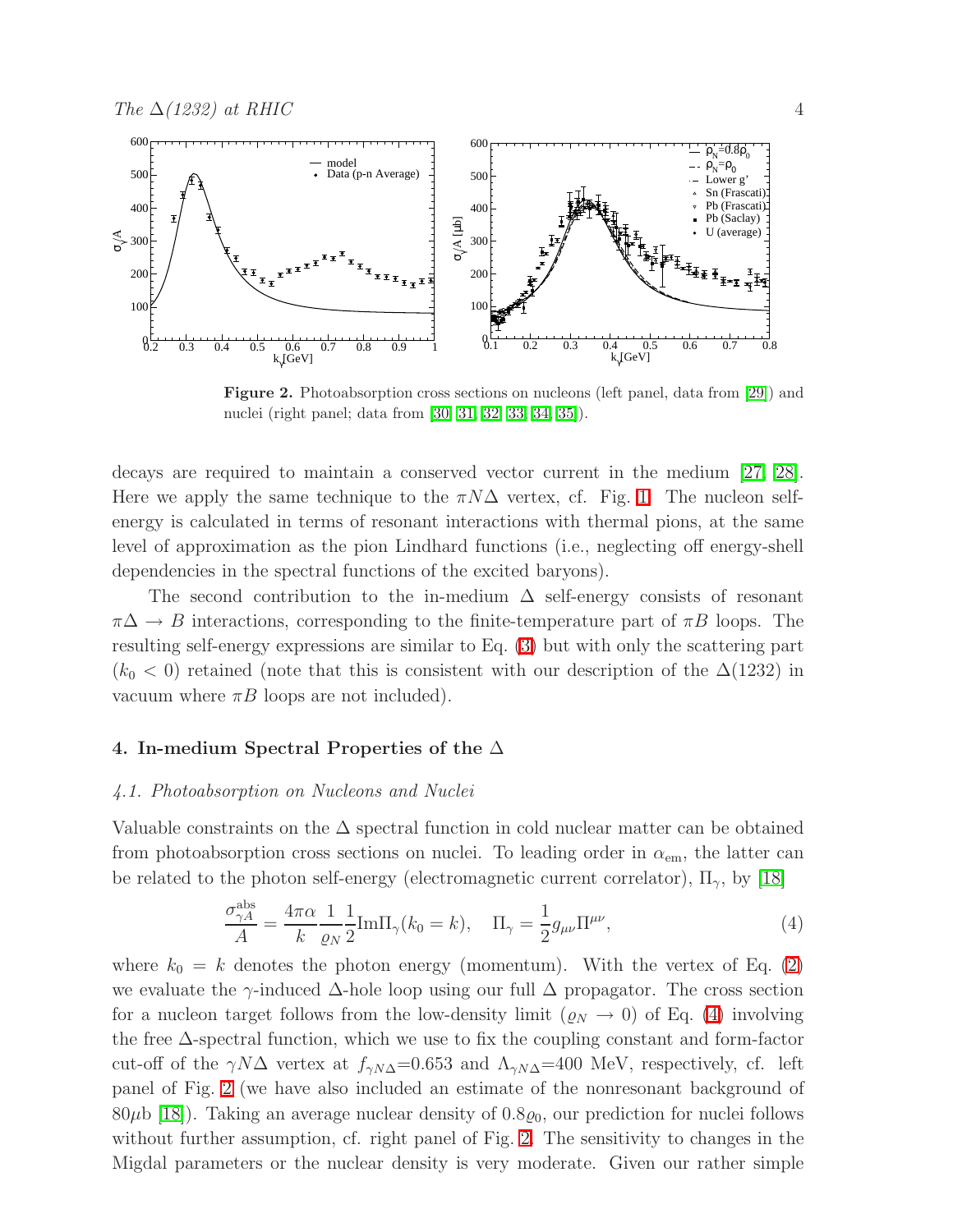

<span id="page-4-0"></span>**Figure 3.** Left panel: nucleon spectral function at RHIC (solid line  $T=180$  MeV,  $\varrho_N=0.68\varrho_0$ ; dashed line: T=100 MeV,  $\varrho_N=0.12\varrho_0$ ). Right panel: pion spectral function for cold nuclear matter (dashed line:  $T=0$ ,  $\varrho_N=0.68\varrho_0$ ) and at RHIC (solid line:  $T=180$  MeV,  $\varrho_N=0.68\varrho_0$ ; the dash-dotted line corresponds to switching off baryonic effects leaving only the 4-point interactions with thermal pions.

approach for the cross section, the agreement with data is fair. The discrepancies at low energy (which seem to be present already for the nucleon) could be due to interference with the background, collective effects involving direct  $NN^{-1}$ -excitations, or transverse contributions with in-medium  $\rho$  mesons in the vertex corrections of the  $\Delta$  decay. At higher energies, further resonances in the photon self-energy need to be included.

## 4.2. Hot Hadronic Matter

Let us finally turn to the results for hot hadronic matter. In heavy-ion collisions one expects a hierarchy of chemical freeze-out (determining the ratios of stable hadrons) and thermal freeze-out (where elastic rescattering ceases). The former is characterized by a temperature  $T_{\text{chem}}$  and a common baryon chemical potential  $\mu_B$ . Thermal freezeout occurs at lower  $T_{f_0} \approx 100$  MeV, which requires the build-up of additional chemical potentials for pions, kaons, etc. [\[36\]](#page-7-14), to conserve the observed hadron ratios, including relative chemical equilibrium for elastic processes, e.g.  $\pi N \leftrightarrow \Delta$  implying  $\mu_{\Delta} = \mu_N + \mu_{\pi}$ .

Under RHIC conditions the nucleon spectral function exhibits an appreciable broadening and a moderate downward mass shift (left panel of Fig. [3\)](#page-4-0) due to resonant scattering off thermal pions. The pion spectral function (right panel of Fig. [3\)](#page-4-0) is strongly broadened mostly due to scattering off baryons, with little mass shift. Thermal motion completely washes out the multi-level structure visible at zero temperature (dashed line). Also for the  $\Delta$  spectral function (left panel in Fig. [4\)](#page-5-0) the main effect is a broadening with a slight repulsive mass shift. Half of the increase of the in-medium width is due to baryon-resonance excitations (slightly enhanced due to in-medium pion propagators), adding to the contribution of the  $\pi N$  loop. In the real part, however, the predominantly repulsive contributions from baryon resonances are counterbalanced by net attraction in the  $\pi N$  loop (mostly due to the pion-Bose factor). At thermal freeze-out we find a peak position at about  $M\simeq 1.226$  GeV and a width  $\Gamma \simeq 177$  MeV, to be compared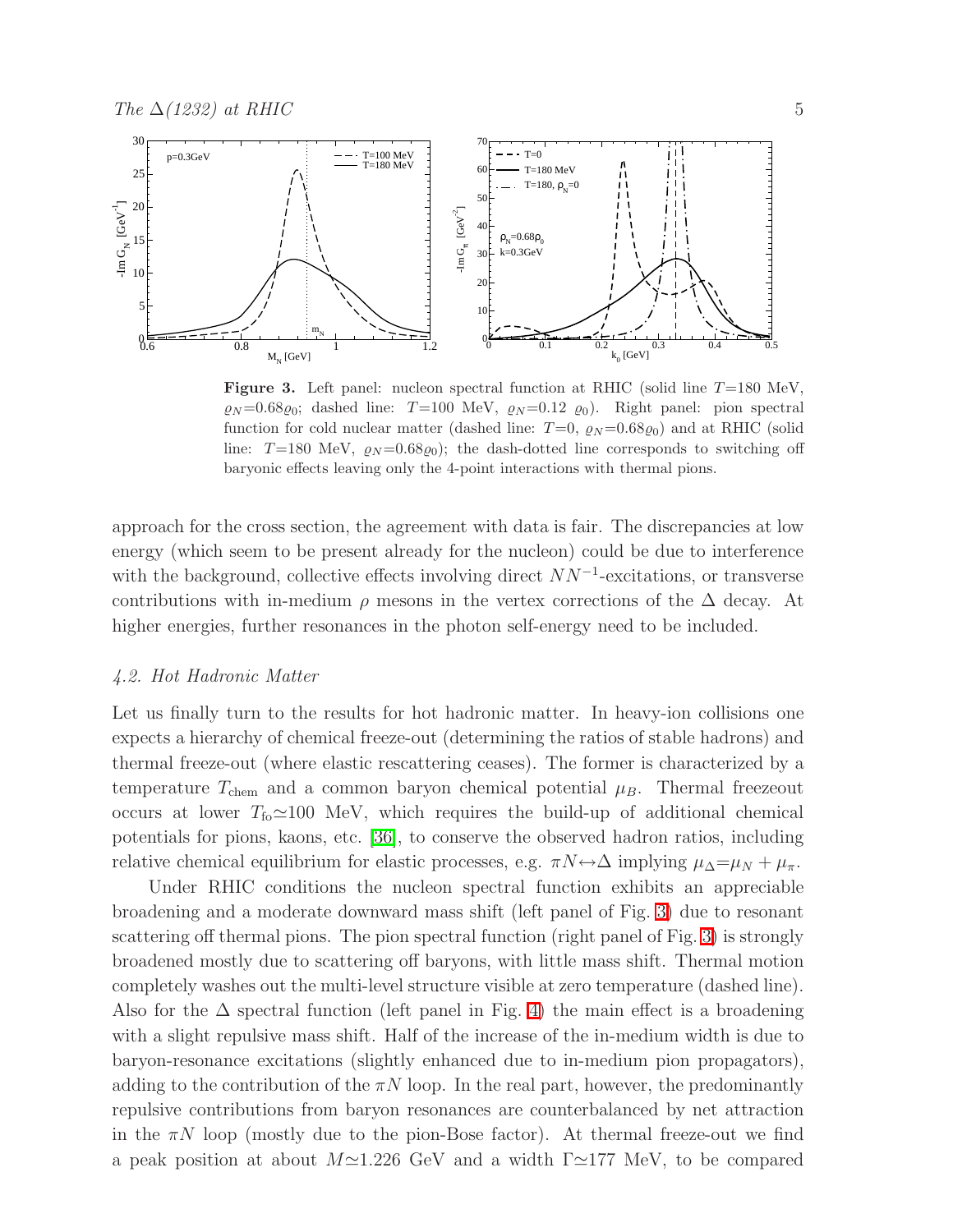

<span id="page-5-0"></span>**Figure 4.** In-medium  $\Delta(1232)$  spectral functions in heavy-ion collisions compared to free space (dash-dotted lines); left panel: RHIC; dashed line:  $T=100 \text{ MeV}, \, \rho_N=0.12 \rho_0$  $(\mu_N = 531 \text{ MeV})$ ,  $\mu_{\pi} = 96 \text{ MeV}$ ; solid line: T=180 MeV,  $\varrho_N = 0.68 \varrho_0$  ( $\mu_N = 333 \text{ MeV}$ ),  $\mu_{\pi}=0$ . Right: future GSI facility; dashed line: T=70 MeV,  $\varrho_N=0.19\varrho_0$  ( $\mu_N=727$  MeV),  $\mu_{\pi}$ =105 MeV; solid line: T=160 MeV,  $\varrho_N$ =1.80 $\varrho_0$  ( $\mu_N$ =593 MeV),  $\mu_{\pi}$ =0.

to the corresponding vacuum values of  $M \approx 1.219$  GeV and  $\Gamma \approx 110$  MeV, in qualitative agreement with preliminary data from STAR [\[7\]](#page-6-6). For more conclusive comparison a detailed treatment of the freeze-out dynamics is mandatory. In the vicinity of  $T_c$ , the  $\Delta$  width increases substantially. We expect this trend to be further magnified when including transverse parts in the vertex corrections, especially in combination with inmedium  $\rho$ -mesons [\[2\]](#page-6-1).

In the right panel of Fig. [4](#page-5-0) we show the  $\Delta$ -spectral function in a net-baryon rich medium, representative for the future GSI facility. Whereas in dilute matter the line shape is only little affected, the resonance structure has essentially melted close to  $T_c$ , mostly due to a strong renormalization of the pion propagator at high density.

#### 5. Conclusions and outlook

Based on hadronic interaction Lagrangians employed within a finite-temperature manybody approach we have evaluated medium effects on pions, nucleons and deltas. The resulting ∆-spectral functions in cold nuclear matter provide fair agreement with photoabsorption data on nuclei. In hot hadronic matter, we found a significant broadening and a slight upward peak shift of the  $\Delta$  resonance, qualitatively in line with preliminary measurements of  $\pi N$  invariant-mass spectra at RHIC.

Future improvements of the  $\pi N\Delta$  system in vacuum include u-channel exchange diagrams as well as spin-3/2- $\Delta^*$  excitations which we expect to increase the rather low form-factor cut-off used so far.

We further plan to implement in-medium baryon propagators into the description of axial-/vector mesons within a chiral framework to arrive at a more consistent picture of the equation of state of hadronic matter under extreme conditions [\[37\]](#page-7-15) and the chiral phase transition. Another interesting ramification [\[38\]](#page-7-16) concerns the role of the medium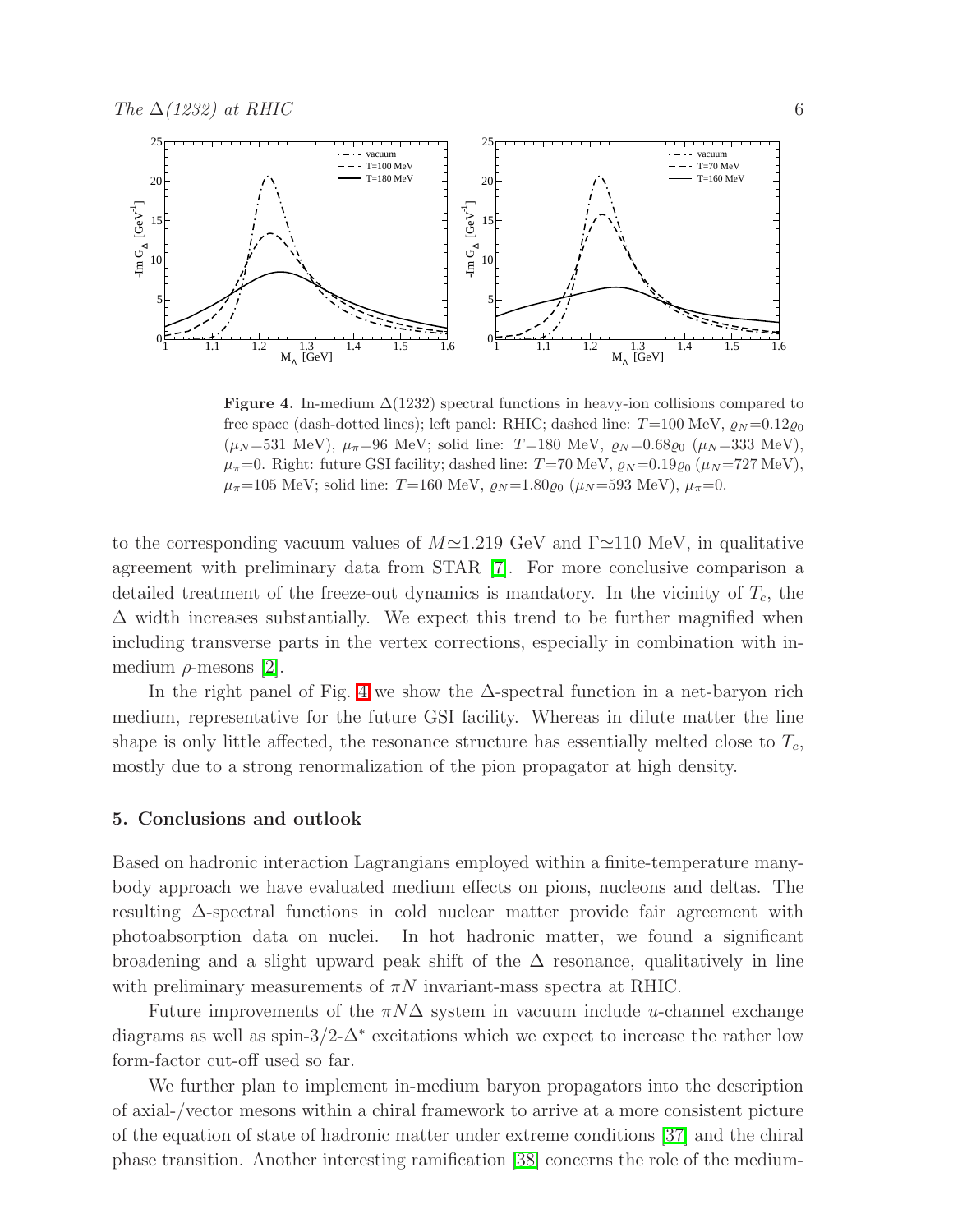modified  $\Delta$  spectral functions in the soft photon enhancement as recently observed at the SPS [\[39\]](#page-7-17).

# Acknowledgments

One of us (HvH) acknowledges support from the Alexander-von-Humboldt Foundation as a Feodor-Lynen Fellow.

## <span id="page-6-1"></span><span id="page-6-0"></span>References

- [1] Karsch F 2002 Lect. Notes Phys. 583 209 URL <http://arxiv.org/abs/hep-lat/0106019>
- <span id="page-6-2"></span>[2] Rapp R and Wambach J 2000 Adv. Nucl. Phys. 25 1 URL <http://arXiv.org/abs/hep-ph/9909229>
- [3] Agakishiev G et al. (CERES/NA45 Collaboration) 1998 Phys. Lett. B422 405 URL <http://arXiv.org/abs/nucl-ex/9712008>
- <span id="page-6-4"></span><span id="page-6-3"></span>[4] Adamova D et al. (CERES/NA45 Collaboration) 2003 Phys. Rev. Lett. 91 042301 URL <http://link.aps.org/abstract/PRL/v91/e042301>
- <span id="page-6-5"></span>[5] Hjort E L et al. 1997 Phys. Rev. Lett. 79 4345 URL <http://link.aps.org/abstract/PRL/V79/P04345/>
- <span id="page-6-6"></span>[6] Pelte D et al. (FOPI Collaboration) 1997 Z. Phys. A 359 55 URL <http://link.springer.de/link/service/journals/00218/bibs/7359001/73590047.htm>
- <span id="page-6-7"></span>[7] Fachini P 2004 J. Phys. G 30 S735 URL <http://stacks.iop.org/0954-3899/30/S735>
- [8] Horikawa Y, Thies M and Lenz F 1980 Nucl. Phys. A345 386 URL [http://dx.doi.org/10.1016/0375-9474\(80\)90346-2](http://dx.doi.org/10.1016/0375-9474(80)90346-2)
- <span id="page-6-8"></span>[9] Oset E and Salcedo L L 1987 Nucl. Phys. A468 631 URL [http://dx.doi.org/10.1016/0375-9474\(87\)90185-0](http://dx.doi.org/10.1016/0375-9474(87)90185-0)
- <span id="page-6-10"></span><span id="page-6-9"></span>[10] Ericson T and Weise W 1988 Pions and Nuclei (Clarendon Press, Oxford)
- <span id="page-6-11"></span>[11] Migdal A B, Saperstein E E, Troitsky M A et al. 1990 Phys. Rept. 192 179
- [12] Xia L H, Siemens P J and Soyeur M 1994 Nucl. Phys. A578 493 URL [http://dx.doi.org/10.1016/0375-9474\(94\)90757-9](http://dx.doi.org/10.1016/0375-9474(94)90757-9)
- <span id="page-6-12"></span>[13] Korpa C L and Lutz M F M 2004 Nucl. Phys. **A742** 305 URL <http://arxiv.org/abs/nucl-th/0306063>
- <span id="page-6-13"></span>[14] Ko C M, Xia L H and Siemens P J 1989 Phys. Lett. **B231** 16 URL [http://dx.doi.org/10.1016/0370-2693\(89\)90104-4](http://dx.doi.org/10.1016/0370-2693(89)90104-4)
- <span id="page-6-15"></span><span id="page-6-14"></span>[15] Korpa C L and Malfliet R 1995 Phys. Rev. C 52 2756 URL <http://link.aps.org/abstract/PRC/V52/P02756/>
- [16] van Hees H and Rapp R 2005 Phys. Lett. B606 59 URL <http://arxiv.org/abs/nucl-th/0407050>
- <span id="page-6-16"></span>[17] Cubero M 1990 Relativistische Vlasov-Gleichungen für hadronische Materie und Mediumeffekte bei der Pionenproduktion in Schwerionenreaktionen mittlerer Energie Ph.D. thesis TH Darmstadt URL [http://www-lib.kek.jp/cgi-bin/img\\_index?200038436](http://www-lib.kek.jp/cgi-bin/img_index?200038436)
- <span id="page-6-17"></span>[18] Rapp R, Urban M, Buballa M et al. 1998 Phys. Lett. B417 1 URL [http://dx.doi.org/10.1016/S0370-2693\(97\)01360-9](http://dx.doi.org/10.1016/S0370-2693(97)01360-9)
- <span id="page-6-18"></span>[19] Urban M, Buballa M, Rapp R et al. 2000 Nucl. Phys. A673 357 URL [http://dx.doi.org/10.1016/S0375-9474\(00\)00125-1](http://dx.doi.org/10.1016/S0375-9474(00)00125-1)
- <span id="page-6-19"></span>[20] Nacher J C, Oset E, Vicente M J et al. 2001 Nucl. Phys. A695 295 URL [http://dx.doi.org/10.1016/S0375-9474\(01\)01110-1](http://dx.doi.org/10.1016/S0375-9474(01)01110-1)
- <span id="page-6-20"></span>[21] Moniz E J 1981 Nucl. Phys. A354 535c URL [http://dx.doi.org/10.1016/0375-9474\(81\)90614-X](http://dx.doi.org/10.1016/0375-9474(81)90614-X)